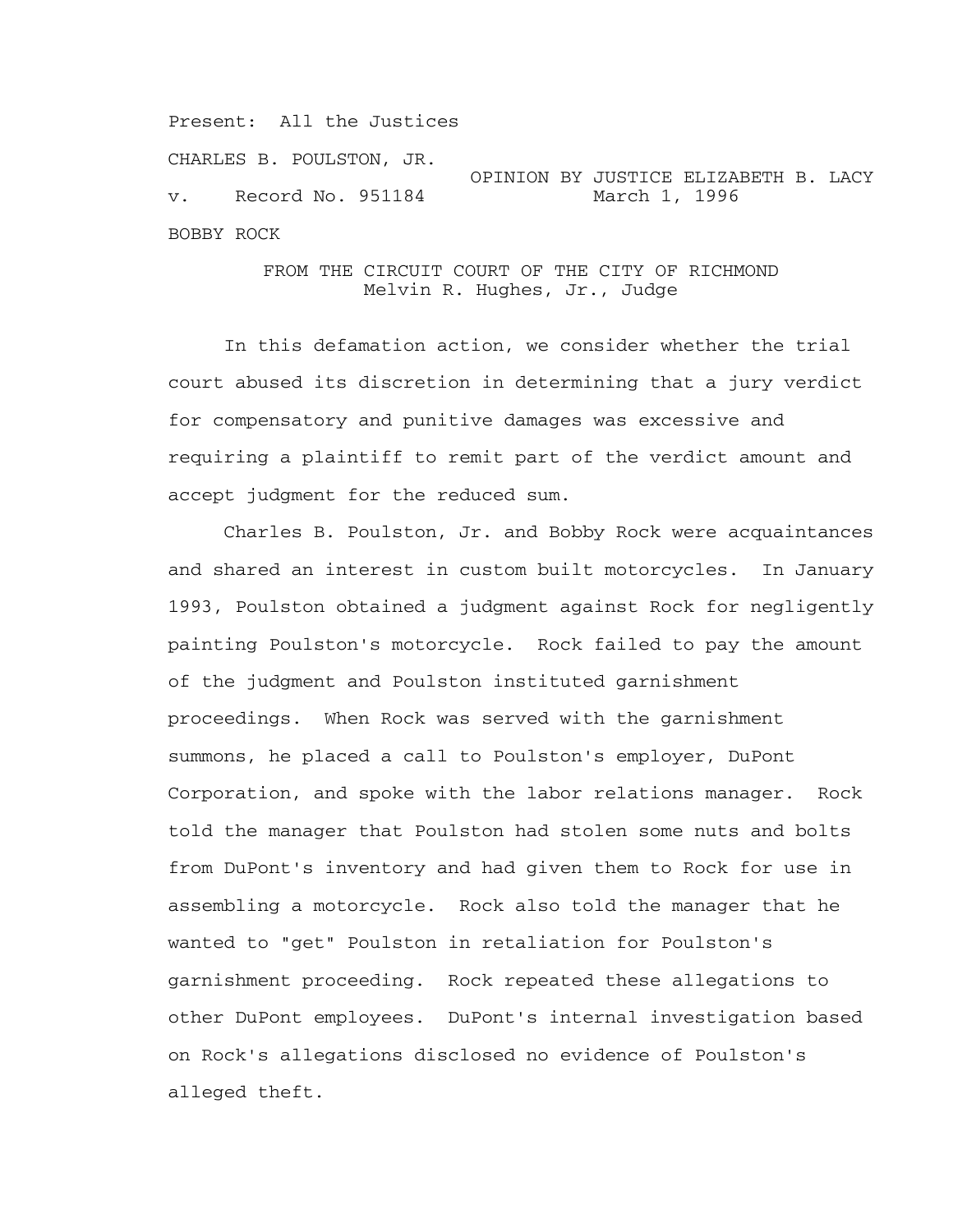Rock repeated his allegations, that Poulston stole the nuts and bolts, to participants in a custom motorcycle show. Rock also confronted Poulston on two separate occasions, calling him a liar and a thief. These incidents occurred in restaurants and the accusations were heard by other patrons.

 Poulston filed this action against Rock seeking \$40,000 in compensatory damages and \$60,000 in punitive damages for Rock's defamatory statements. Following trial, the jury found in favor of Poulston and awarded compensatory damages of \$10,000 and punitive damages of \$25,000. Rock moved to set the verdict aside, arguing that the damage amounts were excessive.

 The trial court, in a letter opinion, determined that "the amount of compensatory damages awarded in this case is shockingly excessive" and "should be reduced to \$1,000." The trial court further found that the punitive damages were also excessive and should be reduced to \$2,500. Pursuant to Code § 8.0[1](#page-1-0)-383.1(A),<sup>1</sup> the trial court entered a final order granting judgment in favor of Poulston but remitting the damage

i

<span id="page-1-0"></span> $1^{1}$  Code § 8.01-383.1(A) states:

In any action at law in which the trial court shall require a plaintiff to remit a part of his recovery, as ascertained by the verdict of a jury, or else submit to a new trial, such plaintiff may remit and accept judgment of the court thereon for the reduced sum under protest, but, notwithstanding such remittitur and acceptance, if under protest, the judgment of the court in requiring him to remit may be reviewed by the Supreme Court upon an appeal awarded the plaintiff as in other actions at law; and in any such case in which an appeal is awarded the defendant, the judgment of the court in requiring such remittitur may be the subject of review by the Supreme Court, regardless of the amount.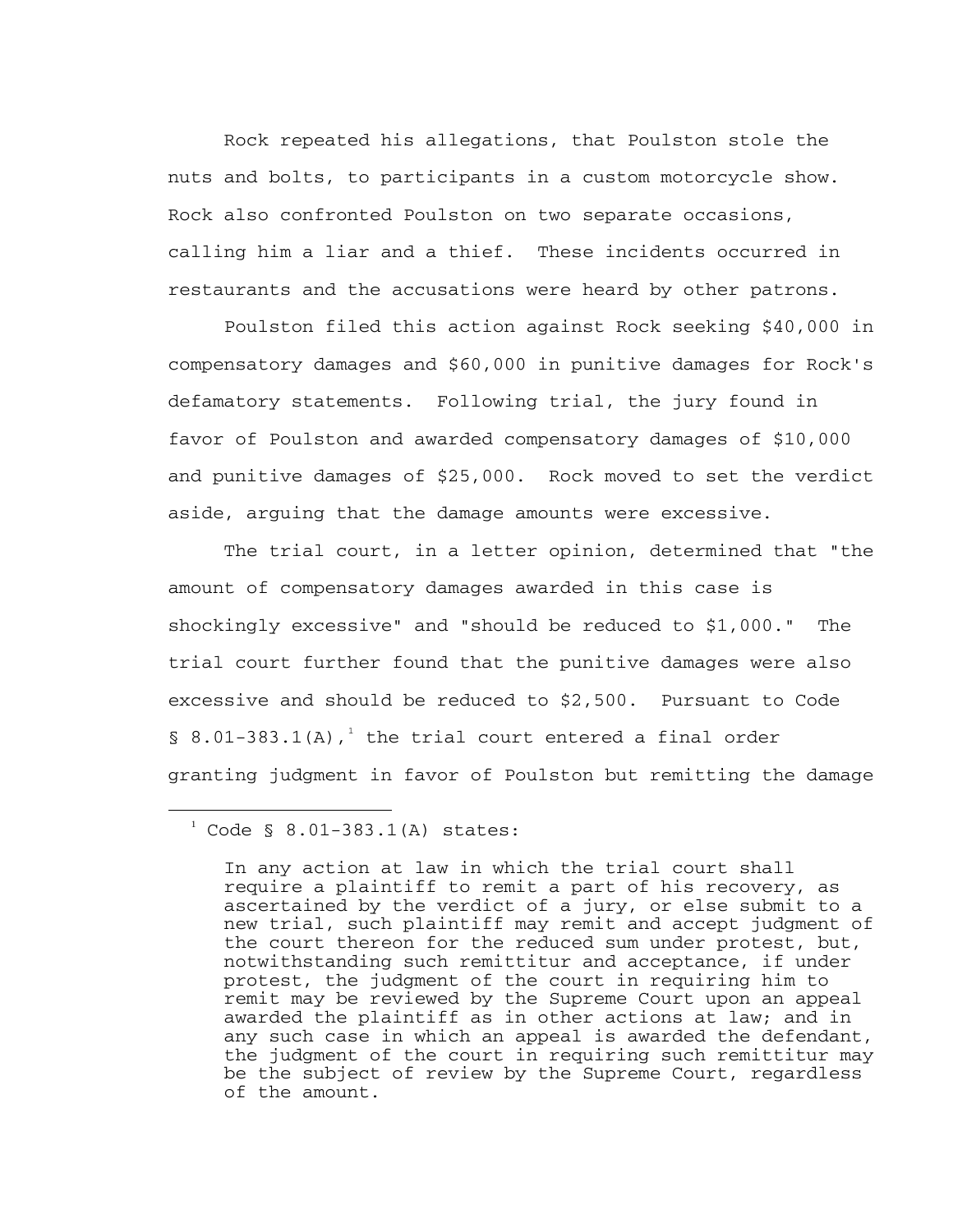award to "\$1,000 compensatory and \$2,500 punitive or else there will be a new trial on all issues." Under protest, Poulston accepted the damage amounts ordered by the trial court and filed this appeal.

## I. Compensatory Damages

 Generally, a trial court should not disturb a jury verdict establishing damages which has been fairly rendered and is based on competent evidence. Nevertheless, a jury verdict is not beyond the control of the courts. Courts have the duty to correct a verdict that plainly appears to be unfair or would result in a miscarriage of justice. Edmiston v. Kupsenel, 205 Va. 198, 202, 135 S.E.2d 777, 780 (1964); Smithey v. Sinclair Refining Co., 203 Va. 142, 146, 122 S.E.2d 872, 875 (1961).

 Circumstances which compel setting aside a jury verdict include a damage award that is so excessive that it shocks the conscience of the court, creating the impression that the jury was influenced by passion, corruption, or prejudice; that the jury has misconceived or misunderstood the facts or the law; or, the award is so out of proportion to the injuries suffered as to suggest that it is not the product of a fair and impartial decision. Edmiston, 205 Va. at 202, 135 S.E.2d at 780; Smithey, 203 Va. at 146, 122 S.E.2d at 875-76. Setting aside a verdict as excessive under these conditions is an exercise of the inherent discretion of the trial court and, on appeal, the standard of review is whether the trial court abused its discretion. Bassett Furniture Indus. v. McReynolds, 216 Va. 897, 911, 224 S.E.2d 323, 332 (1976).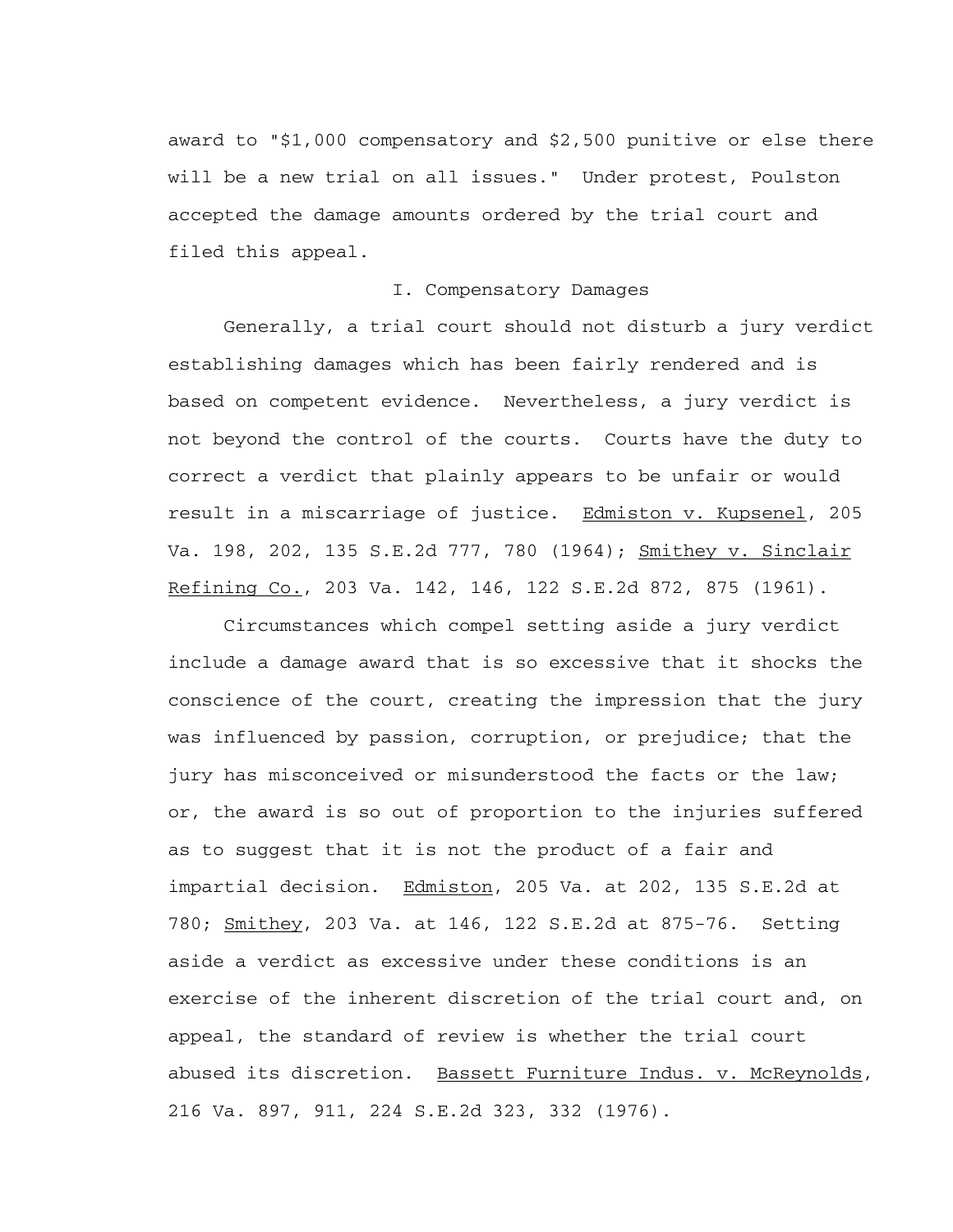The standard under which we review the trial court's exercise of discretion under these circumstances was enunciated

## in Bassett Furniture:

 In determining whether a trial court has abused the discretion . . . we must examine the grounds upon<br>which he based his order of remittitur. "[T]he which he based his order of remittitur. record must show the grounds relied on in support of such action, otherwise it cannot be upheld." . . .

 On the other hand, when it appears from the record before us that the trial judge made a finding that the verdict was plainly excessive and remittitur should be ordered and that, in reaching his conclusion, he considered factors in evidence relevant to a reasoned evaluation of the damages incurred and to be incurred, his order will not be disturbed on appeal if the recovery after remittitur bears a reasonable relation to the damages disclosed by the evidence. "Reasonableness" in this context is the standard by which the exercise of discretion must be tested by this Court.

216 Va. at 911-12, 224 S.E.2d at 332 (citation and footnote omitted).

 Applying this standard requires us to make a number of determinations. First, we must find in the record both the trial court's conclusion that the verdict was excessive and a demonstration that, in reaching that conclusion, the trial court considered "factors in evidence relevant to a reasoned evaluation of the damages." Id. Then we must determine whether the amount of the recovery after the remittitur bears a "reasonable relation to the damages disclosed by the evidence."

Id. We review the reasonableness of the trial court's evaluation of the relevant damage evidence and the reasonableness of the relation between the amount of the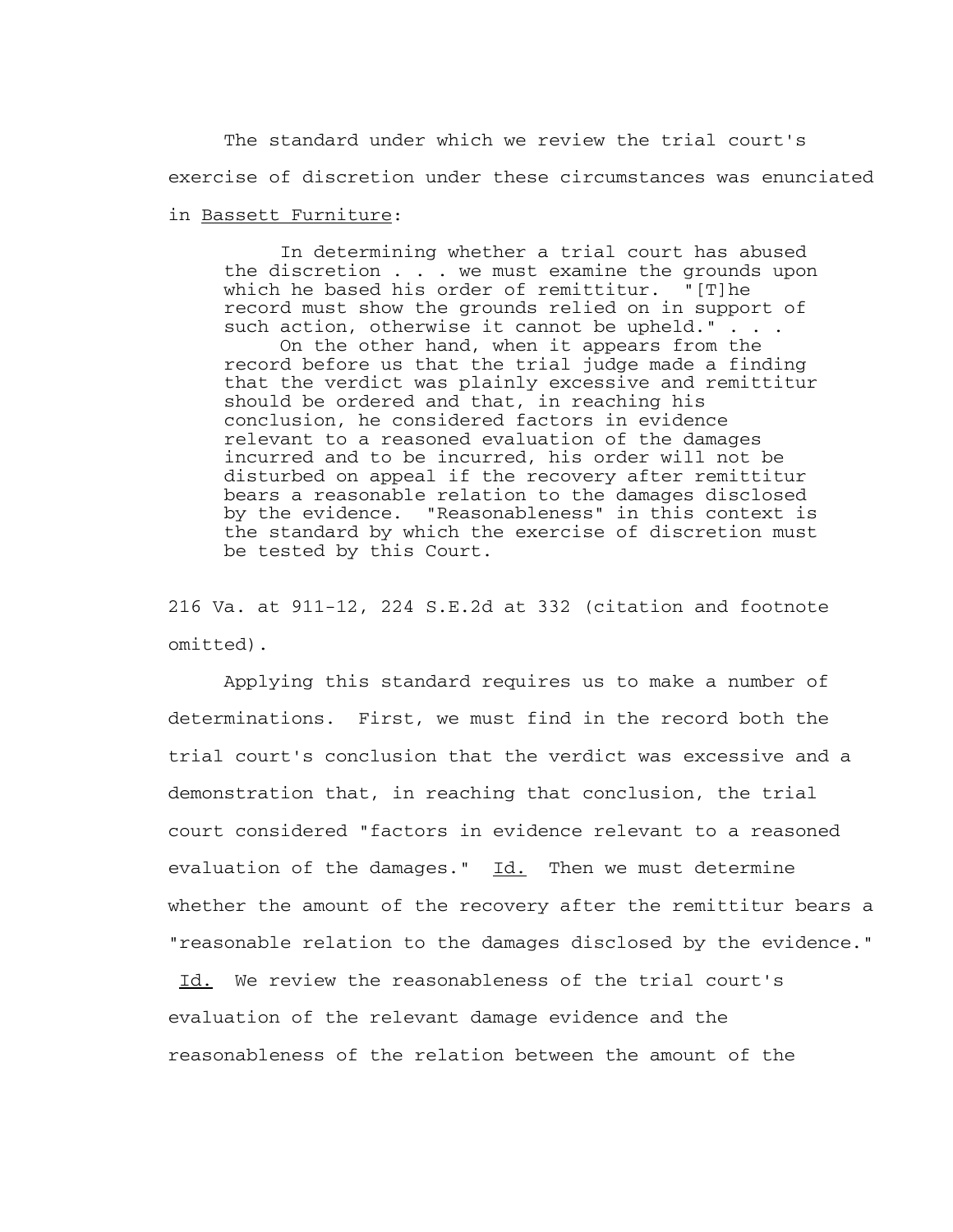remittitur and that evidence. $2$ 

i

 In this case, the record contains the trial court's letter opinion in which it stated its finding that the verdict was "shockingly excessive" and set out the factors it considered in reaching that conclusion. The trial court did not indicate whether it concluded that the verdict created the impression that the jury was influenced by passion or prejudice, that the jury misunderstood the law or facts, or that the verdict was not the result of a fair and impartial decision. However, a trial court does not have to use the specific words that the verdict was the result of passion or prejudice, a misunderstanding of the facts or law, or not a product of a fair and impartial decision, so long as one of those factors may be "fairly inferred from the reasons given." Caldwell v. Seaboard Sys. R.R., Inc., 238 Va. 148, 157, 380 S.E.2d 910, 915

<span id="page-4-0"></span> $2^2$  We reject Poulston's argument that our review of the trial court's exercise of discretion is limited to review of the amount of the remittitur only. Nothing in Bassett or the subsequent cases applying the principles established in Bassett indicate such a limited review. The Court in Bassett carefully reviewed the grounds on which the trial judge concluded that the jury verdict was excessive, and the holding in the case specifically addresses both the determination that the verdict was excessive and the amount of the remittitur: "we cannot say that the trial court erred in finding the jury's award excessive or that the recovery after remittitur bears no reasonable relation to the damages disclosed by the evidence." Id. at 913, 224 S.E.2d at 333. Furthermore, Poulston's reading of Bassett places beyond appellate review the trial court's initial determination that the verdict was excessive. This position ignores the requirement that the verdict be set aside only if it was the result of passion, prejudice, corruption, a misunderstanding of the facts or law, or not a product of fair and impartial decision making because it is so out of proportion to the injuries suffered.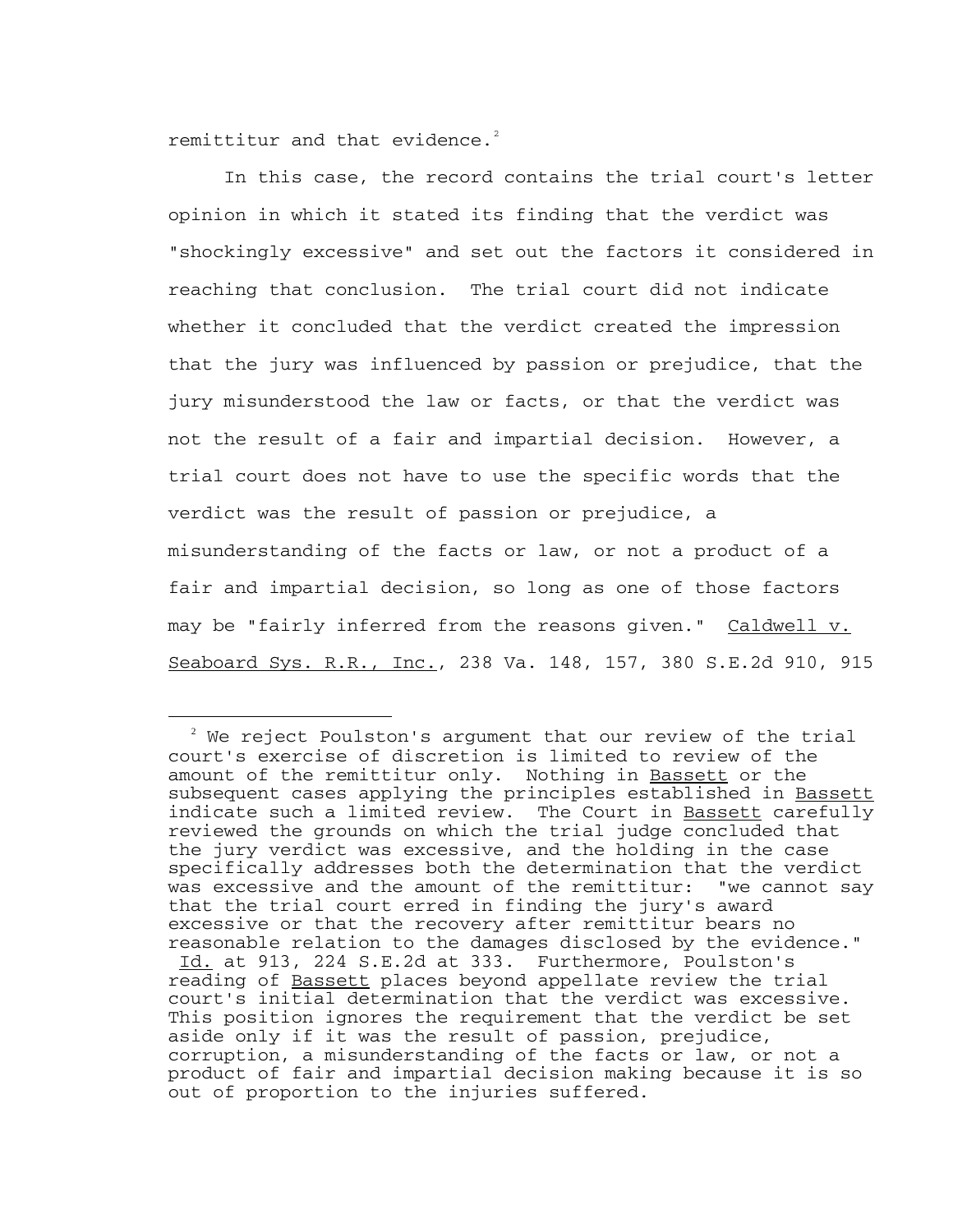(1989), cert. denied, 493 U.S. 1095 (1990).

 Here the trial court's statement that the "size of the compensatory damage award is without support in the evidence and grossly in excess of the actual injuries suffered," is in accord with a conclusion that the award was excessive because it was so out of proportion to the injuries suffered as to suggest that it was not the product of a fair and impartial decision.

 In arriving at its conclusion, the trial court acknowledged that the statements made by Rock were defamatory per se, and that, under these circumstances, injury to personal and business reputation is presumed. Slaughter v. Valleydale Packers, Inc., 198 Va. 339, 347, 94 S.E.2d 260, 266 (1956). The trial court further recognized that the defamed party need not produce any evidence showing actual or pecuniary loss to recover compensatory damages. See Great Coastal Express, Inc. v. Ellington, 230 Va. 142, 151-52, 334 S.E.2d 846, 853 (1985). Nevertheless, the trial court explained its conclusion as

```
follows:
```
 Plaintiff presented no proof that his reputation was even slightly diminished by defendant's defamatory statements. No inferences may be drawn from the proof that plaintiff's reputation was harmed or tainted in any way by the defamation. On the contrary, plaintiff's own witnesses testified that they did not believe defendant's accusation, and held plaintiff in the same high esteem after learning of defendant's accusation as before. In addition, the evidence was devoid of proof that plaintiff suffered any pecuniary loss from the defamatory statements. Plaintiff remains employed at DuPont, suffered no diminution in salary, and is held in high regard by his fellow employees and superiors. Finally, plaintiff offered no evidence that he suffered any physical or emotional injury, save for some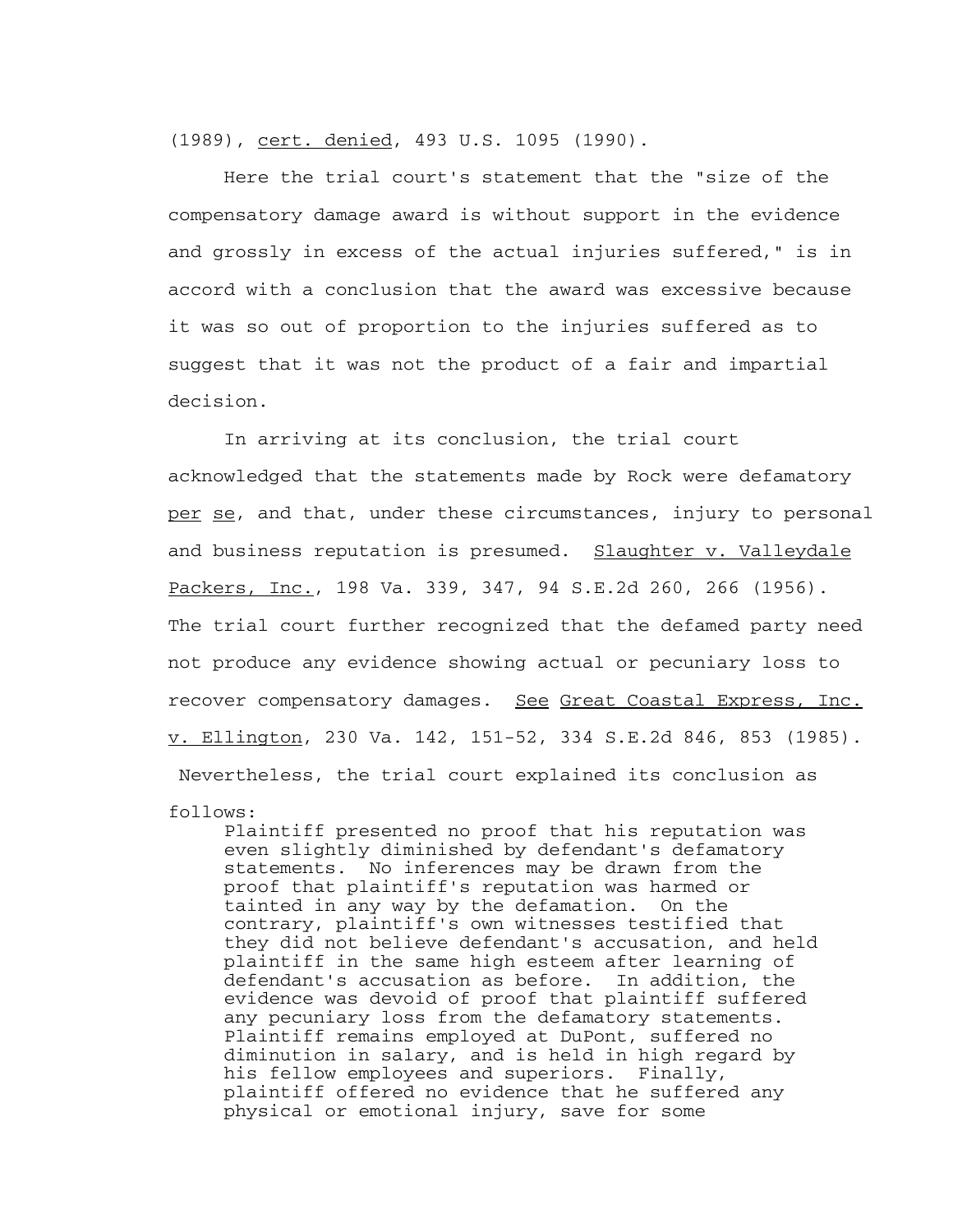embarrassment sustained from good natured joking of his peers. Accordingly, the size of the compensatory damage award is without support in the evidence, and grossly in excess of the actual injuries suffered, and thus should be reduce[d] to \$1,000.

 This explanation is based entirely on the absence of evidence showing actual injury or damage. Such a focus ignores Poulston's acknowledged right to recover compensatory damages absent any proof of injury or of the quantum of injury. "A plaintiff who proves the publication of words actionable per se is simply relieved of the necessity of proving the quantum of his damages for injury to reputation, humiliation, and embarrassment." Great Coastal Express, 230 Va. at 152, 334 S.E.2d at 853.

 The trial court's explanation also ignores the longstanding principle that, even in the absence of any evidence of pecuniary loss, the damages which the injured party is entitled to recover may be substantial. Slaughter, 198 Va. at 348, 94 S.E.2d at 266; Snyder v. Fatherly, 158 Va. 335, 351, 163 S.E. 358, 364 (1932); Williams Printing Co. v. Saunders, 113 Va. 156, 180, 73 S.E. 472, 478 (1912). This legal principle presuming injury to reputation, humiliation, and embarrassment, although not a factor "in evidence," is relevant and must be considered in any determination of damages based on defamation per se.

 Furthermore, in considering the evidentiary record, the trial court was required, as are we, to consider the evidence in the light most favorable to Poulston, the party who received the jury verdict. Caldwell, 238 Va. at 155, 380 S.E.2d at 914.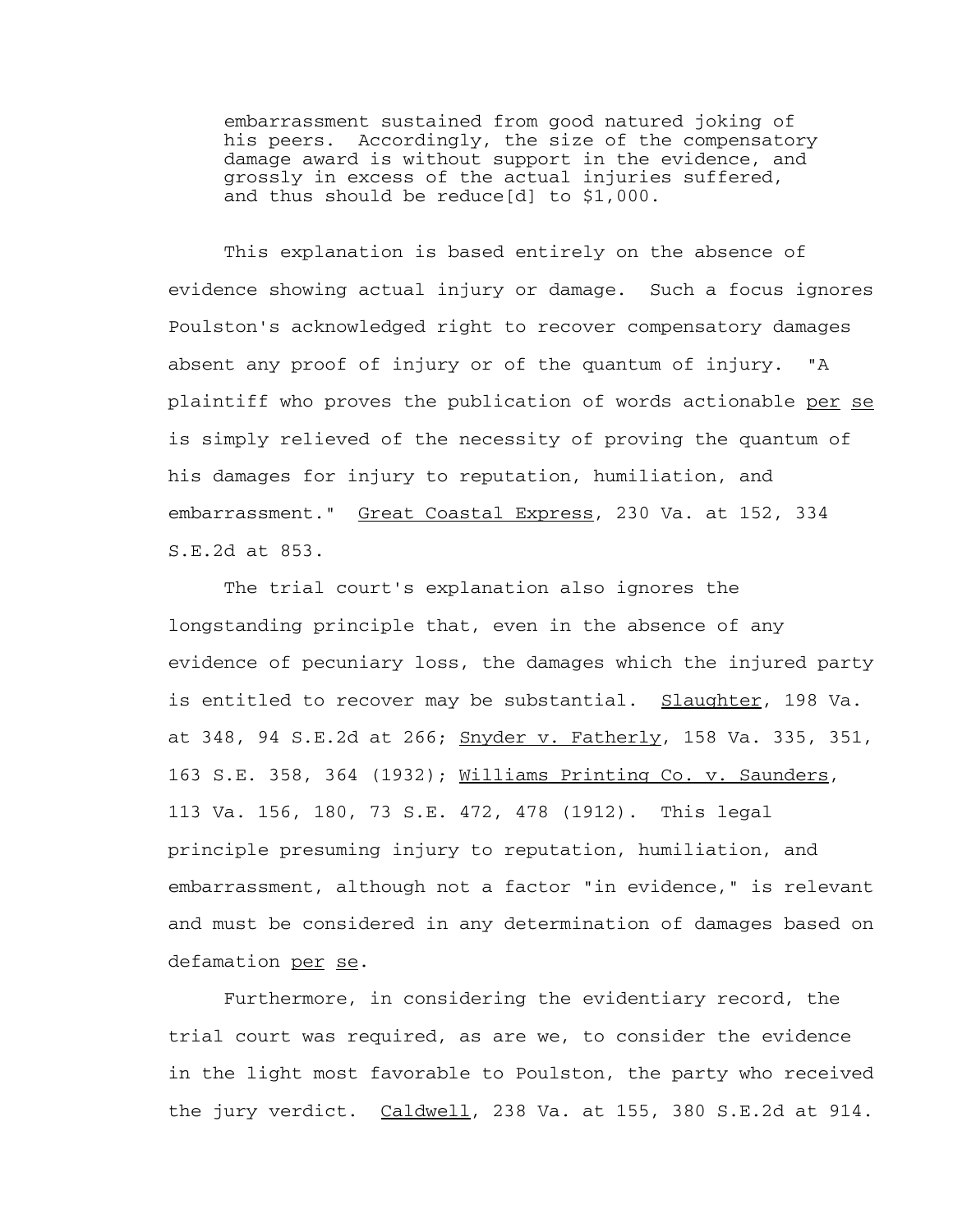The trial court limited its review of reputation injury to testimony of those who were acquainted with Poulston. Poulston, however, testified that he believed that injury to his reputation had occurred among those employees whom he did not know, or who did not know him personally. The publication of the remarks in public restaurants expanded the size of the class of persons who could have formed an opinion of Poulston based on those defamatory statements.

 The evidence also showed that, prior to the publication of the defamatory statements, Poulston had an untarnished reputation. We have said that one with an unblemished reputation is entitled to more damages when subjected to defamatory statements than one whose reputation is "little hurt" by the statements. Stubbs v. Cowden, 179 Va. 190, 200, 18 S.E.2d 275, 280 (1942); Weatherford v. Birchett, 158 Va. 741, 747, 164 S.E. 535, 537 (1932). Additionally, the trial court did not consider evidence that DuPont made a permanent record of Rock's allegations that Poulston was a thief and that such a record might affect Poulston in the future.

 The trial court's decision to reduce rather than eliminate the compensatory damage award does not reflect a reasonable consideration of the factors set out above. The amount chosen by the trial court, \$1,000, as Poulston argues, is a nominal or trivial amount. Such an amount is inconsistent with the right to recover substantial damages which we have said attaches to injuries suffered from statements which are defamatory per se, Slaughter v. Valleydale Packers, Inc., 198 Va. at 347, 94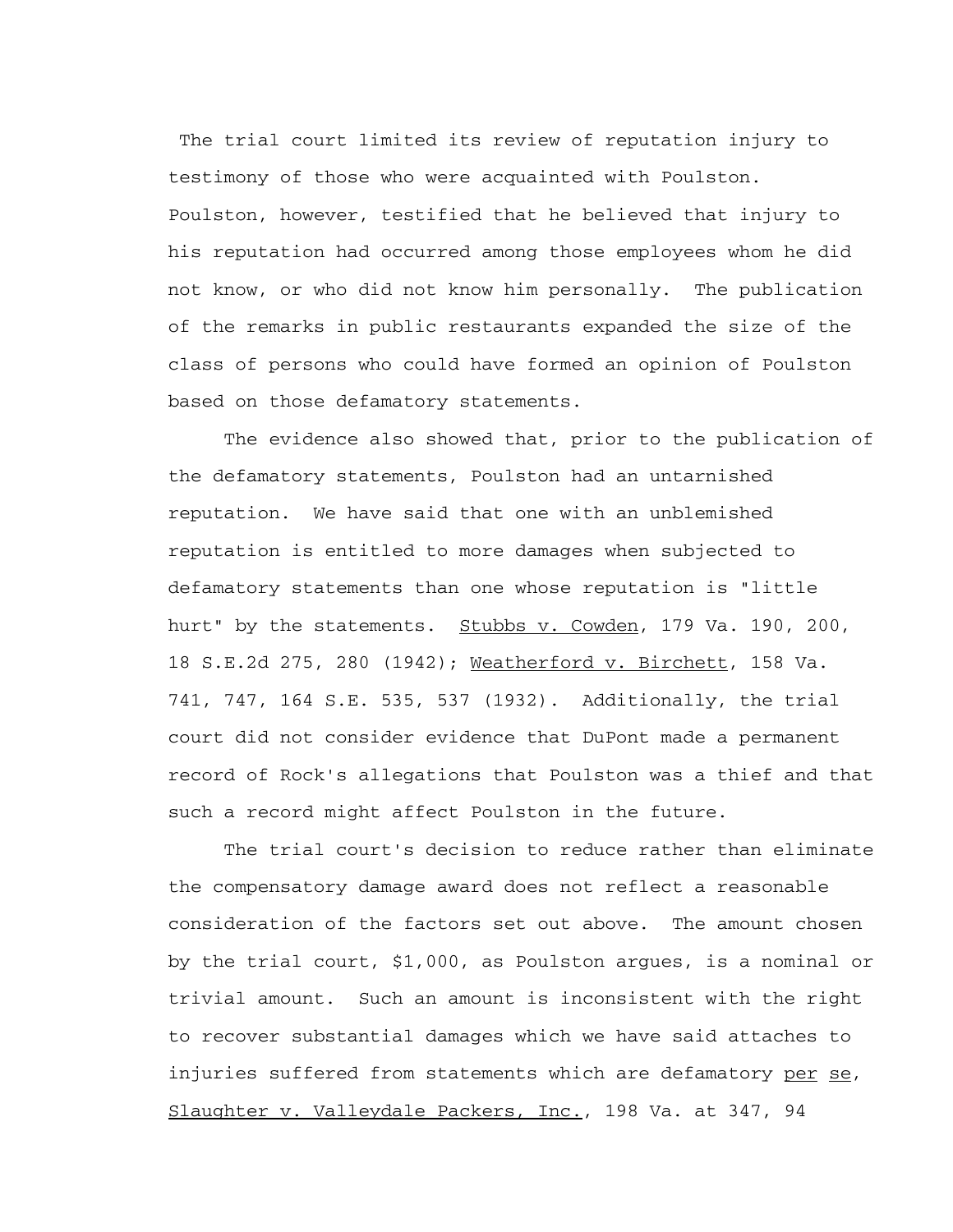S.E.2d at 266, and the damages available to one enjoying a good reputation,  $e.g.,$  Stubbs, 179 Va. at 200, 18 S.E.2d at 280.

 Because the trial court failed to consider all the relevant factors necessary for a proper evaluation of the compensatory damages, we conclude that the trial court abused its discretion in determining that the jury verdict for \$10,000 in compensatory damages was excessive and ordering a remittitur, reducing the recovery to \$1,000.

## II. Punitive Damages

 Next, we address the issue of punitive damages. Recently, we set forth the applicable standard of appellate review in this type of case. In Williams v. Garraghty, 249 Va. 224, 455 S.E.2d 209, cert. denied, \_\_\_ U.S. \_\_\_, 116 S. Ct. 66 (1995), we rejected an invitation to rule that the standard should merely be whether the trial court abused its discretion. But see Bain v. Phillips, 217 Va. 387, 398, 228 S.E.2d 576, 584 (1976). Instead, we held that in reviewing the order of a trial court imposing or refusing to impose a remittitur of punitive damages in a defamation action, "we shall make an independent examination of the entire record to determine whether the trial court acted properly. In doing so, we will give substantial weight to the trial court's action and affirm it, unless, from our view of the record, the trial court acted improperly." Williams, 249 Va. at 237, 455 S.E.2d at 217.

 Our independent review of the award of punitive damages leads us to conclude that the award should not have been set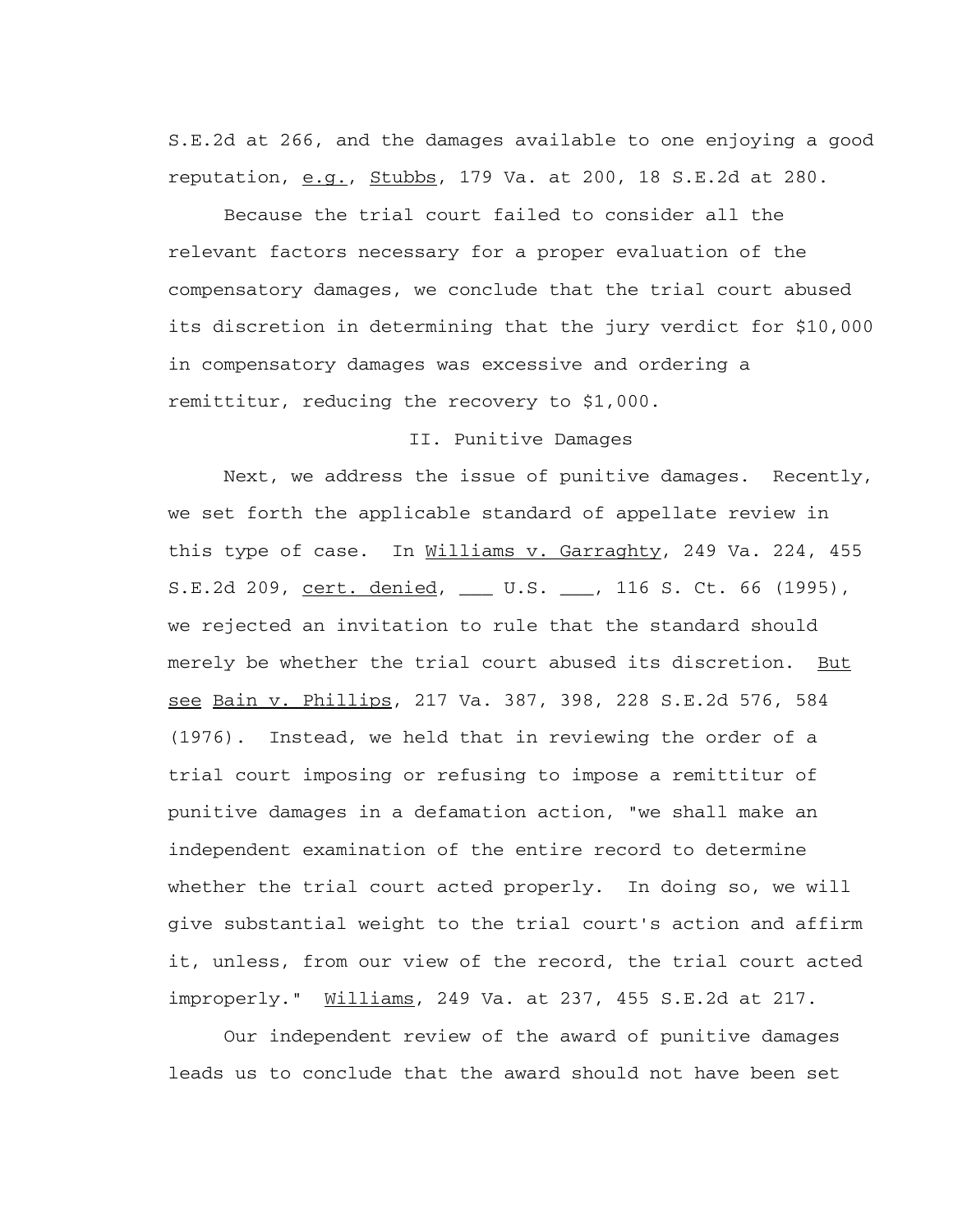aside.<sup>[3](#page-9-0)</sup> The trial court concluded that the jury award of \$25,000 in punitive damages was excessive and ordered a remittitur "based both on the lack of evidence of real damage suffered and the reduction in the [a]mount of the compensatory award." In light of our discussion and disposition of compensatory damages, we cannot ascribe substantial weight to the trial court's action in our review in this case.

 It is uncontroverted that Rock was out to "get" Poulston and sought to accomplish this end by interfering with Poulston's employment and reputation. Rock reiterated the defamatory statements in the workplace and in public places, further injuring Poulston's reputation. Such actions unquestionably fall within the category of malice and support the jury award of punitive damages.

 Review of the amount of punitive damages includes consideration of reasonableness between the damages sustained and the amount of the award and the measurement of punishment required, The Gazette, Inc. v. Harris, 229 Va. 1, 51, 325 S.E.2d 713, 746, cert. denied, 472 U.S. 1032 (1985), whether the award will amount to a double recovery, Tazewell Oil Co. v. United Virginia Bank, 243 Va. 94, 113, 413 S.E.2d 611, 621 (1992), the proportionality between the compensatory and punitive damages, and the ability of the defendant to pay,

i

<span id="page-9-0"></span><sup>&</sup>lt;sup>3</sup> <sup>3</sup> There has been no challenge to the award of punitive damages as violative of any due process rights and our independent review is not based on constitutional considerations.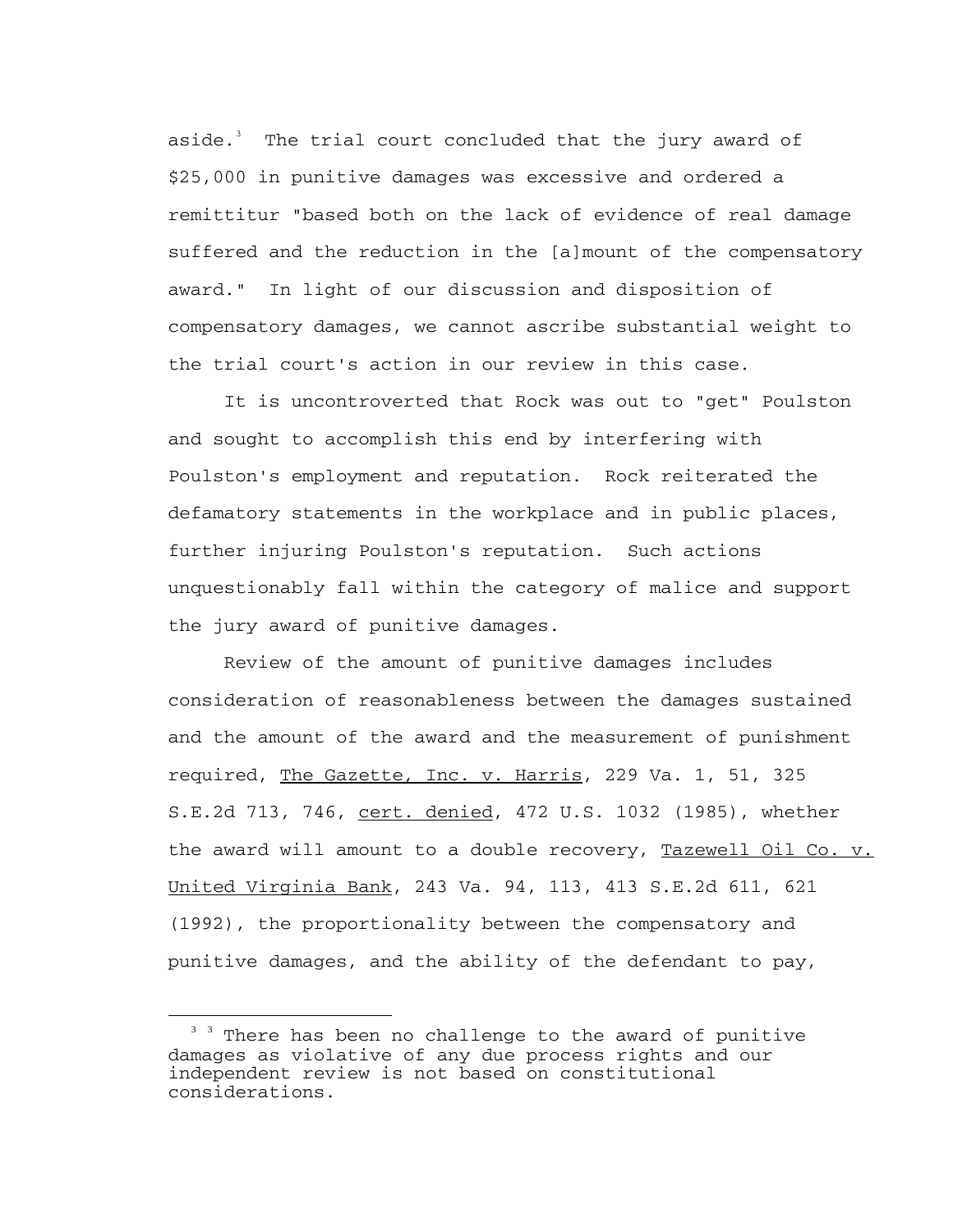Stubbs, 179 Va. at 200-01, 18 S.E.2d at 280.

 Double recovery is not an issue in this case. The relationship between \$10,000 compensatory and \$25,000 punitive damages is not unreasonable or strikingly out of proportion. The record reflects that Rock has assets totaling approximately \$186,000, with a monthly income of about \$2,100. Payment of a \$25,000 punitive damage award, approximately 13% of Rock's assets, does not present an undue burden.

 As discussed previously, the evidence of actual damages sustained must be accompanied by the presumption of actual injury to reputation, embarrassment, and humiliation in these types of cases. Indeed, punitive damages can be awarded in defamation per se cases even in the absence of any award of compensatory damages. Newspaper Publishing Co. v. Burke, 216 Va. 800, 805, 224 S.E.2d 132, 136 (1976). Therefore, we cannot say that the punitive damage award is unreasonable on this basis.

 Finally, we cannot say that a punitive damage award of \$25,000 is an inappropriate punishment for Rock's egregious conduct, particularly conduct which was undertaken in direct response to Poulston's attempt to utilize the legal system to collect a debt. Such an award also serves a deterrent effect, notifying others who would try to harm an individual's personal or professional reputation solely because that person had invoked the assistance of the legal system.

 Accordingly, we will reverse that portion of the trial court's judgment setting aside the jury verdict for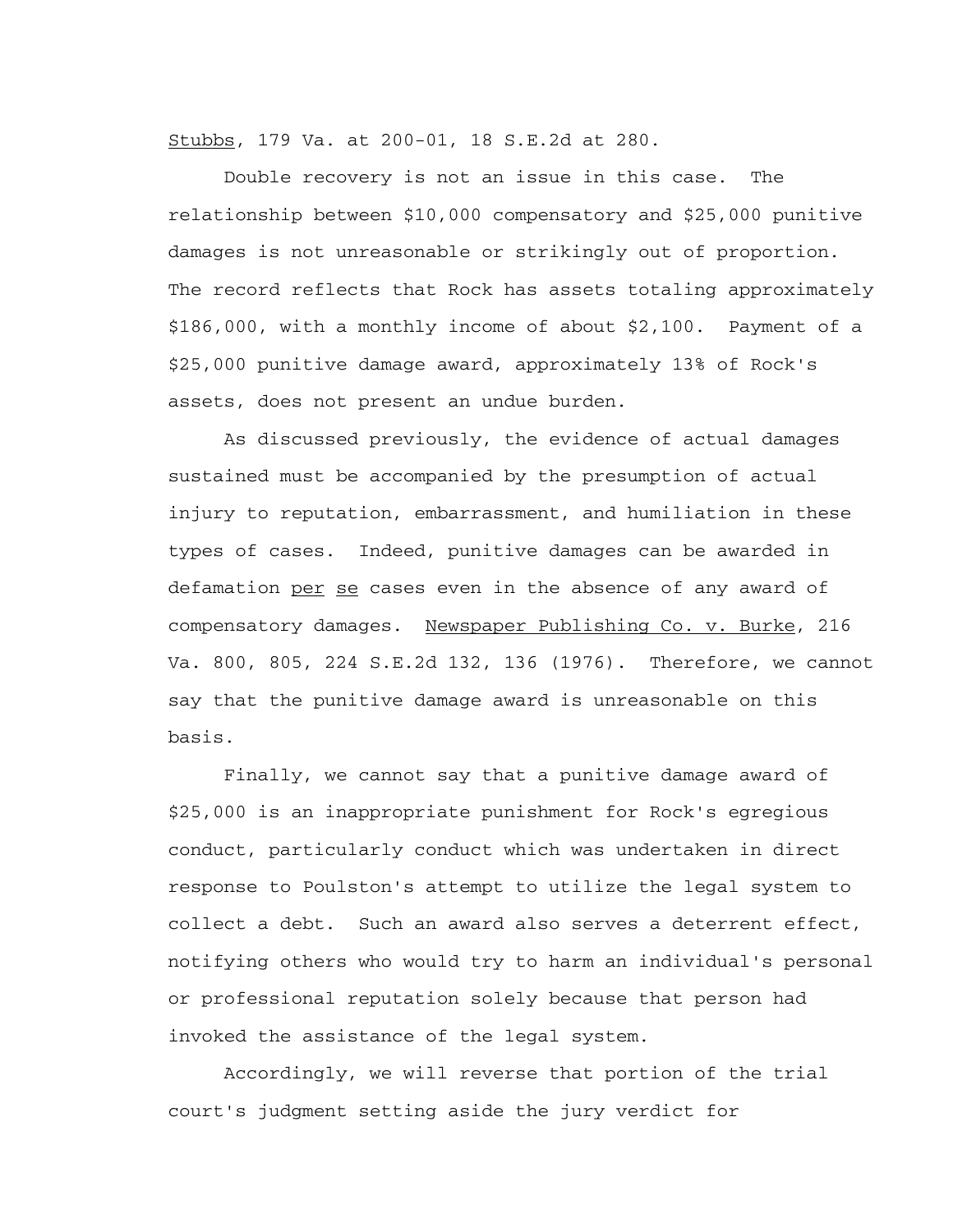compensatory and punitive damages and ordering a remittitur, and we will reinstate the jury verdict.

Reversed and final judgment. JUSTICE COMPTON, with whom CHIEF JUSTICE CARRICO joins, dissenting.

 "In Virginia, the doctrine of stare decisis is more than a mere cliche. That doctrine plays a significant role in the orderly administration of justice by assuring consistent, predictable, and balanced application of legal principles. And when a court of last resort has established a precedent, after full deliberation upon the issue by the court, the precedent will not be treated lightly or ignored, in the absence of flagrant error or mistake." Selected Risks Ins. Co. v. Dean, 233 Va. 260, 265, 355 S.E.2d 579, 581 (1987).

 Here, the majority gives light treatment to settled precedent and in the process disregards a rule of appellate review that has been followed in this Court in case after case for the last 20 years. While laboring to put a gloss on the existing standard governing how we review a trial court's order of remittitur of a compensatory damage award, a standard the majority apparently does not like, it effectively has overruled a portion of Bassett Furniture Indus., Inc. v. McReynolds, 216 Va. 897, 224 S.E.2d 323 (1976).

 The issue in the case is whether the trial court correctly required the plaintiff to remit part of the jury verdict for both compensatory and punitive damages and to accept judgment for the reduced sum.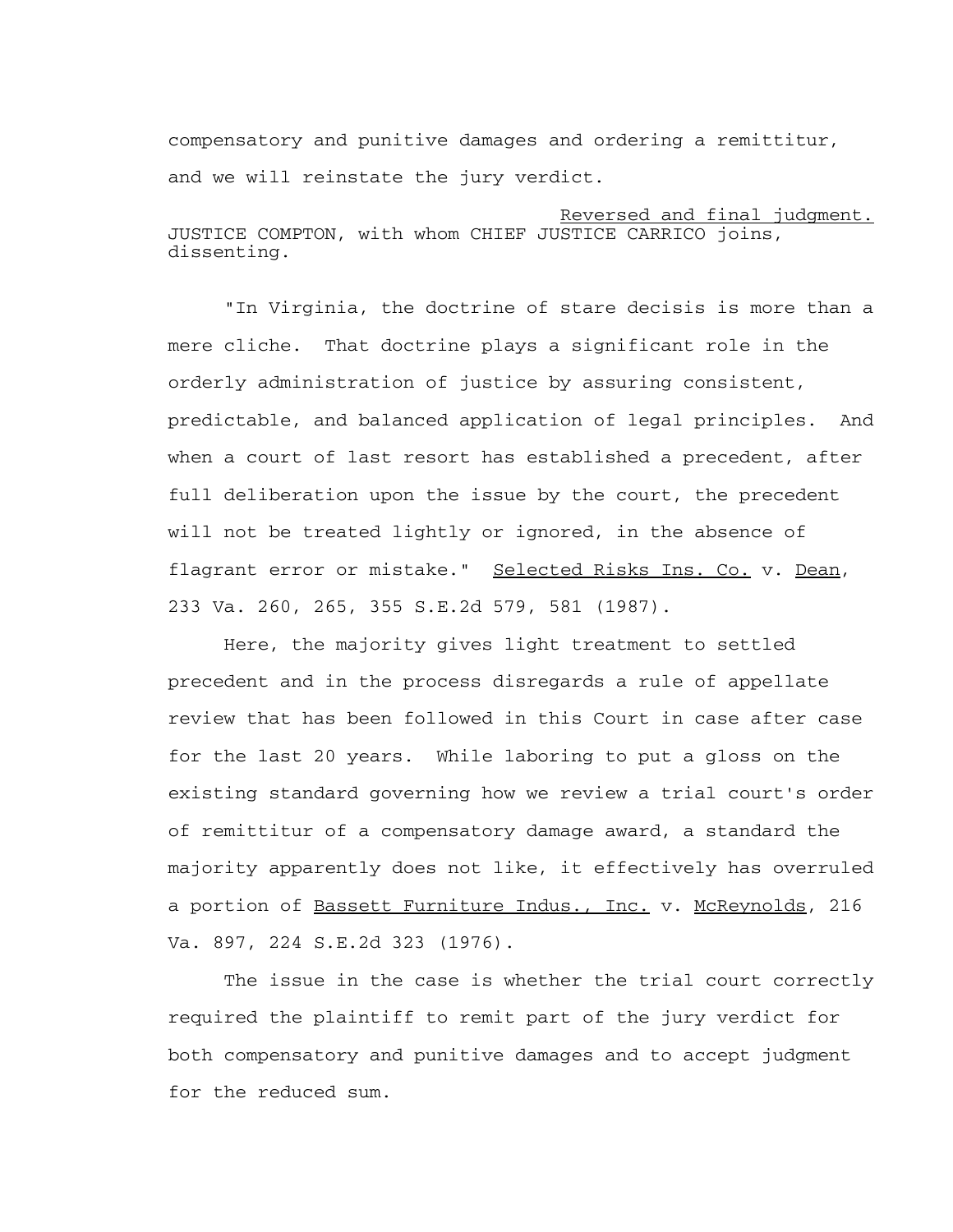Appellant Charles B. Poulston, Jr., filed this action against appellee Bobby Rock seeking compensatory and punitive damages for defamatory oral statements made to representatives of plaintiff's employer. According to the motion for judgment, defendant maliciously and falsely stated that plaintiff had given defendant "bolts which were the property of DuPont Corporation" and that plaintiff had "fabricated a motorcycle part of cast iron out of DuPont materials," using that part on plaintiff's motorcycle. Responding, defendant denied the allegations.

 At trial, a jury found for the plaintiff and awarded compensatory damages of \$10,000 and punitive damages of \$25,000. The defendant moved to set the verdict aside, arguing that the amount of the damages was excessive.

 Subsequently, the trial court, in a letter opinion, granted defendant's motion and remitted 90% of the award pursuant to Code § 8.01-383.1(A) (authorizes trial court to order remittitur and provides for appellate review if plaintiff accepts reduced sum under protest). We awarded the plaintiff this appeal from the March 1995 order entering judgment for the plaintiff for \$1,000 in compensatory damages and \$2,500 in punitive damages.

 According to settled principles of appellate review, I shall state the facts in the light most favorable to the plaintiff, who prevailed before the jury. Plaintiff, a welder employed by DuPont, and defendant were acquainted. Both shared an interest in the hobby of constructing, displaying, and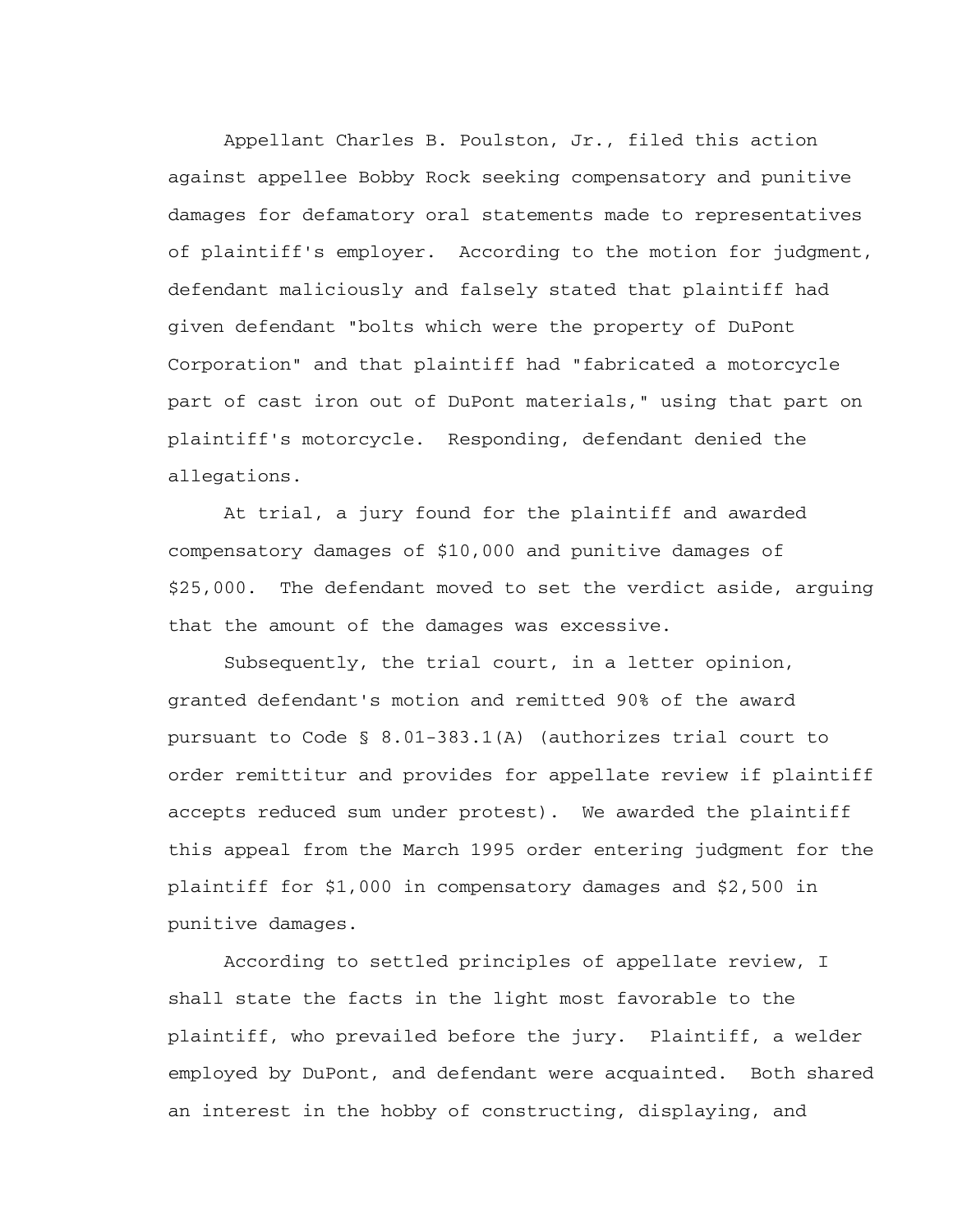riding custom-made motorcycles.

 In January 1993, plaintiff had obtained a judgment for approximately \$2,200 against defendant arising from a dispute between the parties over painting performed by defendant on plaintiff's motorcycle. On May 7, 1993, defendant was served with a summons in garnishment, requested by plaintiff in an effort to collect the judgment.

 On May 7, following service of the summons, defendant made a telephone call to a DuPont labor relations manager in an effort "to get even with" plaintiff. Defendant stated "that he knew an employee at DuPont by the name of Poulston who had taken stainless steel bolts from DuPont" for use in building motorcycles. Defendant also stated that plaintiff fabricated motorcycle parts while on the job at DuPont, using its materials. Defendant testified that, at the time he made the call, he "hope[d]" plaintiff would be "fired" from his job because, according to defendant, plaintiff had "lied so much" during the prior litigation.

 DuPont conducted an investigation into defendant's charges, which plaintiff "adamantly denied." Defendant's statements became part of a permanent DuPont record and were disseminated to a number of DuPont employees. Eventually, DuPont concluded that the statements were false. Also, about the same time in an incident in a local restaurant, defendant, in a voice loud enough to be heard by others, accused plaintiff of being a liar and a thief.

The trial court, in the letter opinion granting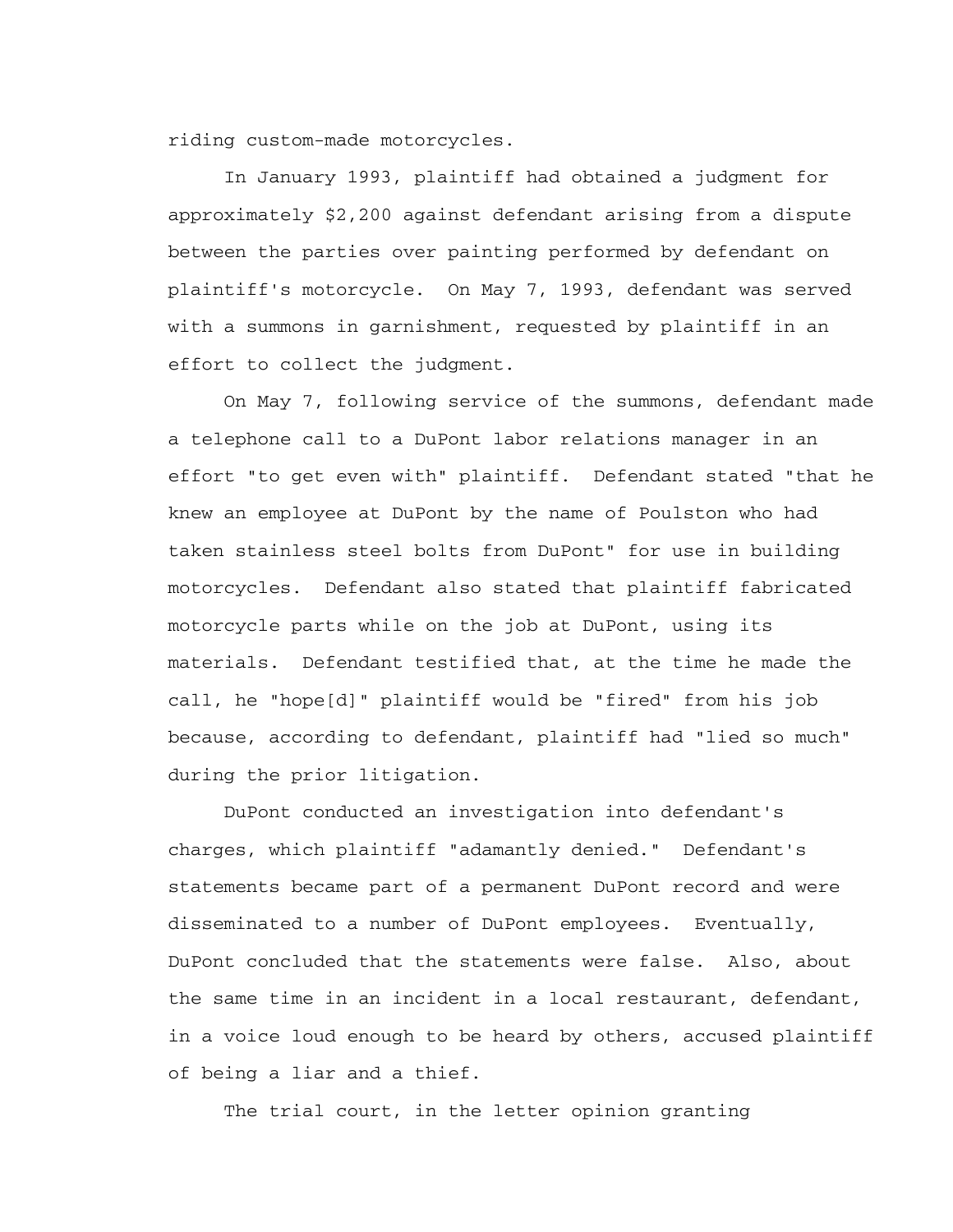defendant's motion to set aside the verdict, discussed the evidence about the effect the defamatory remarks had upon the plaintiff. When learning about defendant's call to the labor relations manager, plaintiff appeared not to take the matter seriously, and smiled and laughed about it. Plaintiff's witnesses testified that they did not believe defendant's accusations and had the same high regard for the plaintiff after the incident as before. Witnesses described plaintiff's present reputation for honesty and integrity as "immaculate" and as "A-1." The court pointed out, "Defendant's accusation did not adversely affect plaintiff's employment status or cause diminution in his salary or benefits. No evidence was presented that plaintiff sought medical treatment or suffered any physical or emotional injuries as a result of defendant's actions although plaintiff testified that his fellow employees kidded him about the matter."

 The trial court reviewed pertinent cases, noted that the defamatory statements were actionable per se, and observed that here damages for injury to reputation were presumed, the plaintiff not being required to show actual pecuniary loss to recover compensatory damages. The court then ruled "that the amount of compensatory damages awarded in this case is shockingly excessive." The court stated that "the size of the compensatory damage award is without support in the evidence, and grossly in excess of the actual injuries suffered, and thus should be reduce[d] to \$1,000."

Addressing the punitive damage award, the trial court also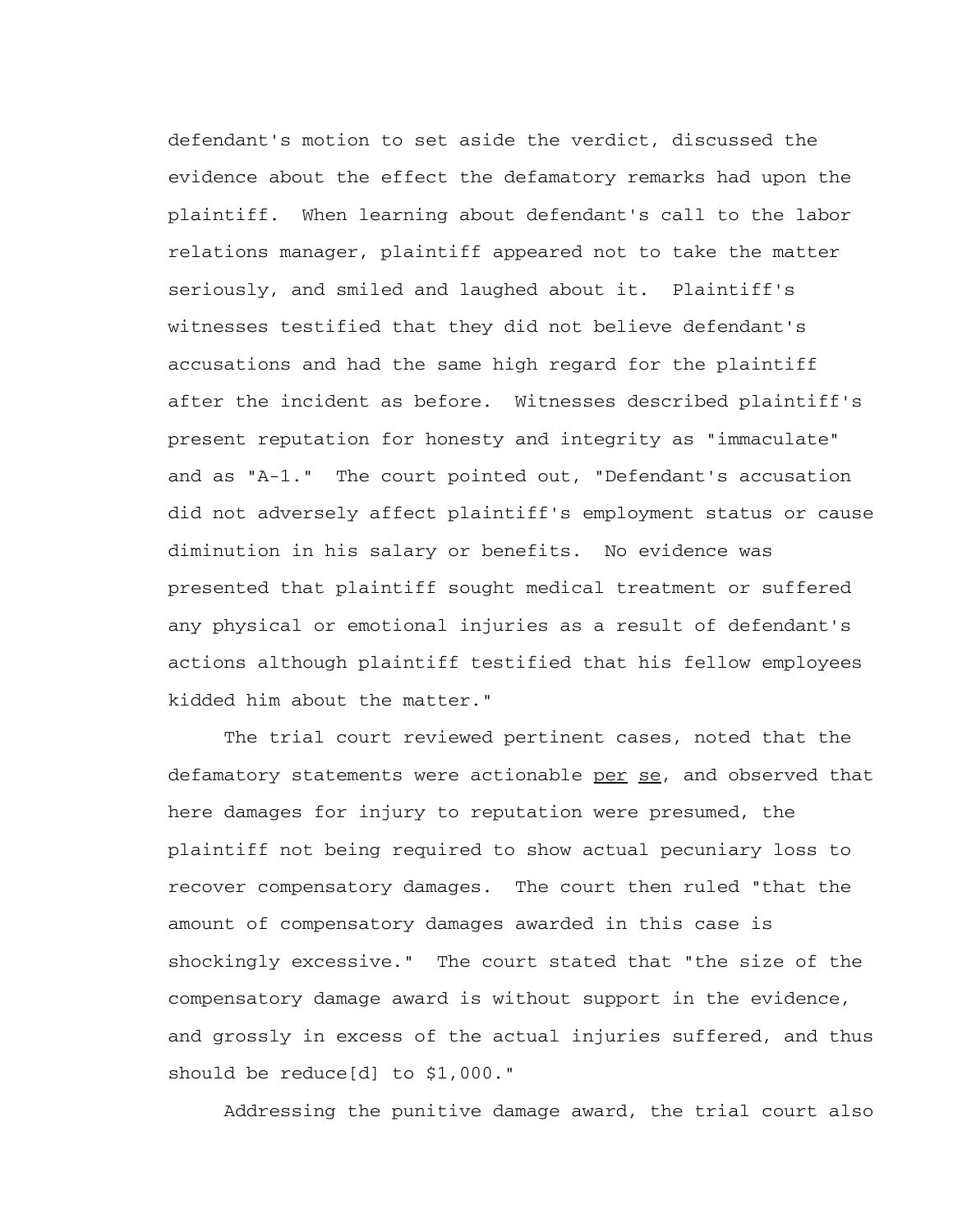reviewed the applicable principles. The court said that "the jury could have reasonably found the requisite level of malice to justify an award of punitive damages." Nevertheless, the court continued, the award of \$25,000 was excessive, "in light of the purpose punitive damages are to serve," that is, "to punish the wrongdoer and deter others from committing like offenses." The court said the award of punitive damages "bears no reasonable relation to the real damages sustained by plaintiff." Concluding, the court decided that "based both on the lack of evidence of real damage suffered and the reduction in the amount of the compensatory award, . . . the court will reduce the amount of punitive damages to \$2,500."

 On appeal, the plaintiff contends the trial court erred by remitting both the compensatory and punitive damage awards. He asks that the court's action in ordering the remittitur be reversed and that final judgment be entered in accordance with the jury's verdict.

 First, I shall address the issue of compensatory damages. The applicable standard of appellate review to be applied is critical to a resolution of this issue. The development of the present standard in remittitur cases has an interesting history.

 Trial courts are clothed with the authority, and charged with the duty, to correct verdicts in damage suits that plainly appear to be unfair. Edmiston v. Kupsenel, 205 Va. 198, 202, 135 S.E.2d 777, 780 (1964). "The use of this authority is but the exercise of the inherent discretion of the trial courts,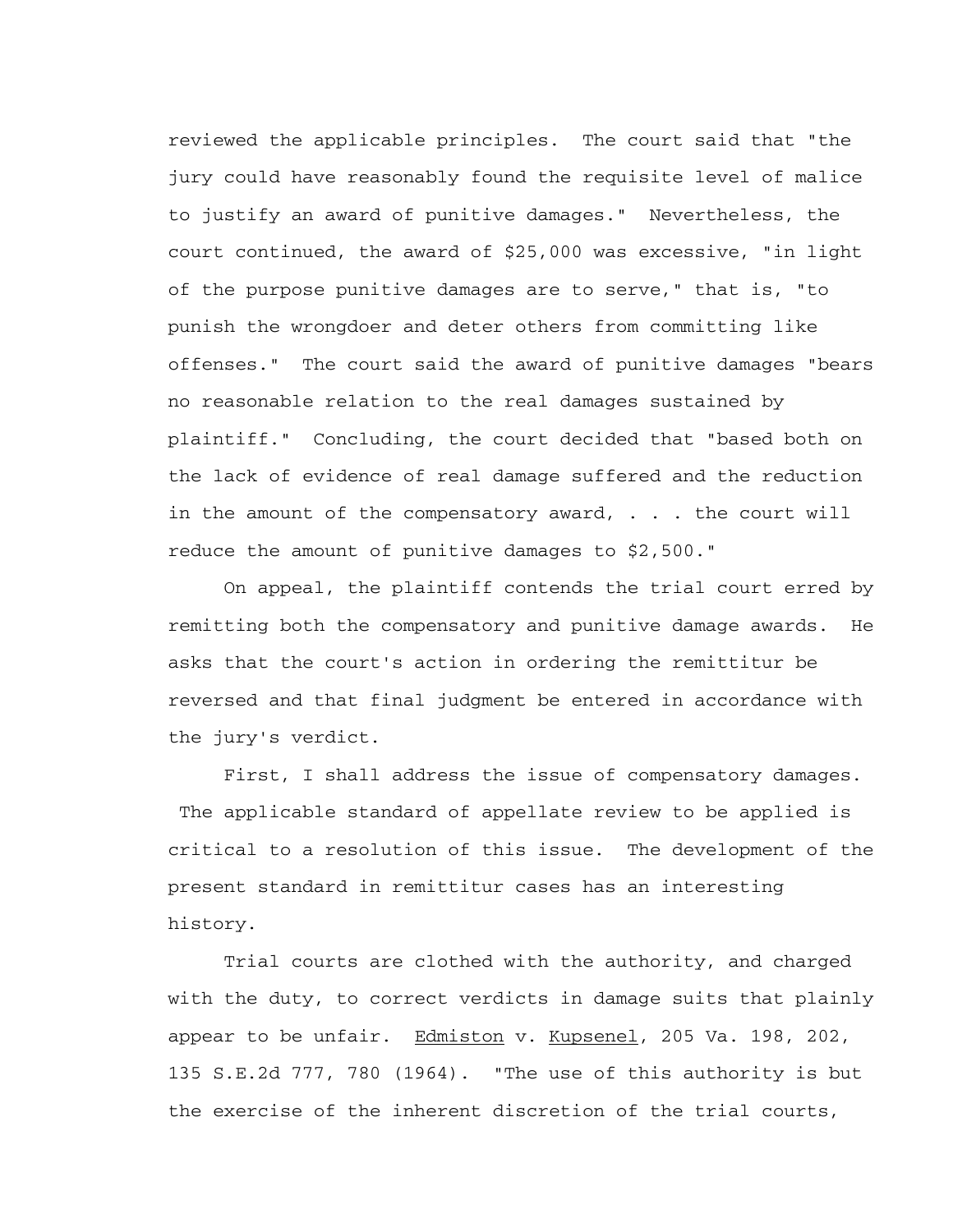limited by the admonitory principle that it is the jury's function, ordinarily, to assess damages."  $\text{Id.}$  Prior to 1976, the manner in which the appellate court judged whether the trial court had abused its discretion was to focus on the jury's verdict. "The crucial question to be determined . . . is whether there was evidence to sustain the verdict of the jury, for if there was, then the trial court was in error in ordering the remittitur." Id. at 203, 135 S.E.2d at 780.

 In 1976, the rule was changed in Bassett, and the present rule adopted. The basic consideration is still whether there has been an abuse of judicial discretion. But the manner in which this Court judges abuse of discretion was altered. From 1976 until today, the focus has been upon the award of the trial court after the remittitur and not upon the verdict of the jury. Until today, the important number has been the trial judge's number, not the jury's number.

 In Bassett, we affirmed a trial court's order of remittitur. There, the standard of appellate review was at issue. The plaintiff, seeking reinstatement of the verdict, argued "it is the appellate function to decide whether the jury's verdict was `excessive as a matter of law.'" Id. at 910, 224 S.E.2d at 331. The defendant, seeking affirmance of the trial court's reduced award, argued "that the appellate function is to determine whether the order was an `abuse of discretion' on the part of the trial court."  $Id.$  In ruling on the question, and quoting from Smithey v. Sinclair Refining  $Co.$ , 203 Va. 142, 148, 122 S.E.2d 872, 877 (1961), we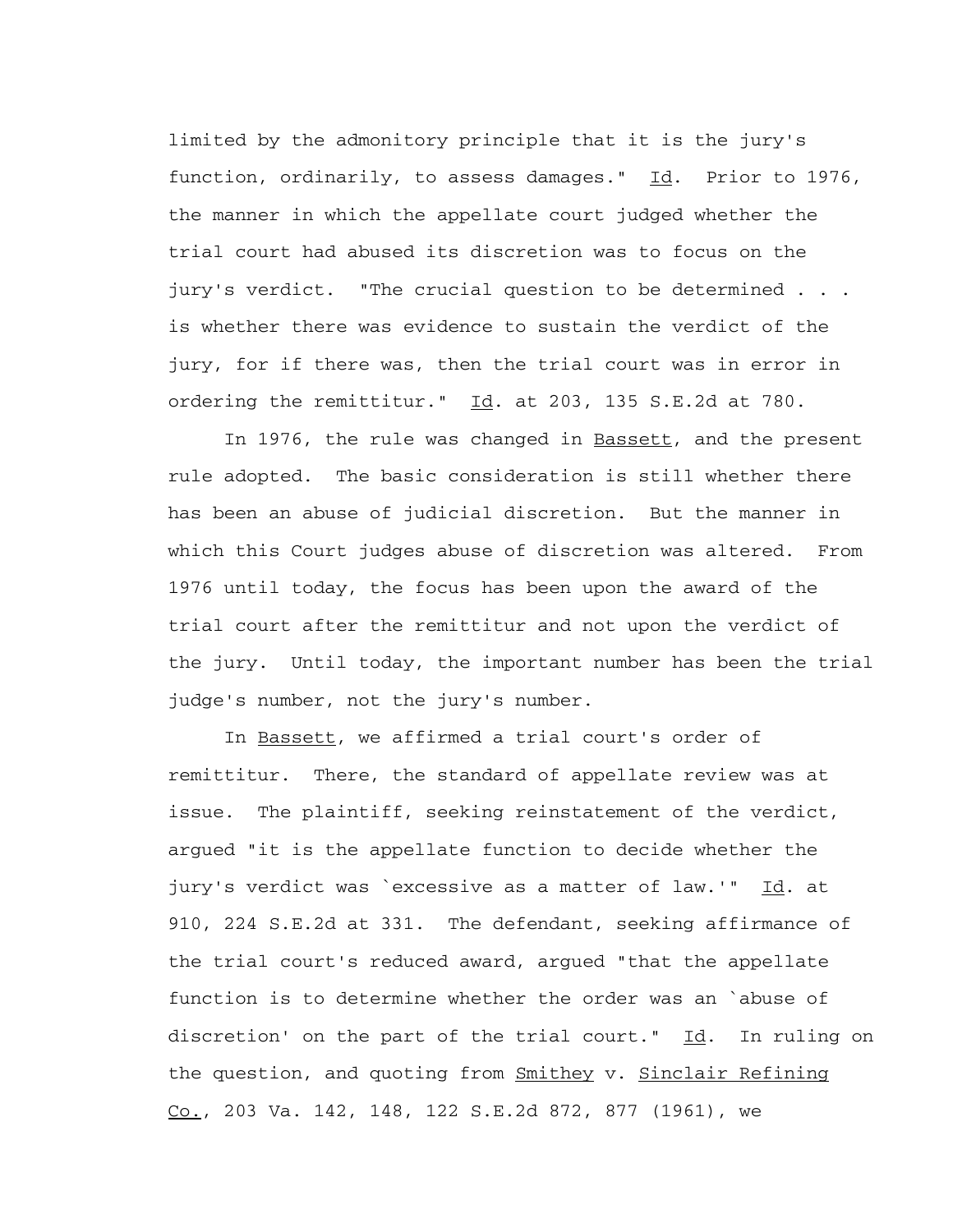emphasized that the "ultimate test" in reviewing a trial court's order of remittitur is whether judicial discretion has been abused. Bassett, 216 Va. at 911, 224 S.E.2d at 332.

 We went on to hold, however, that the manner in which this Court judges abuse of discretion is to focus on the "recovery after remittitur," that is, the trial judge's number and not the jury's number. We said that when a trial judge has made a finding of excessiveness, has ordered remittitur, and has made "a reasoned evaluation" of the damages as shown by the evidence, the judge's "order will not be disturbed on appeal if the recovery after remittitur bears a reasonable relation to the damages disclosed by the evidence. `Reasonableness' in this context is the standard by which the exercise of discretion must be tested in this Court." Id. at 912, 122 S.E.2d at 332.

 This focus on the "recovery after remittitur" has been the touchstone of every decision on the subject since Bassett - until today. See, e.g., Caldwell v. Seaboard System R.R., Inc., 238 Va. 148, 158, 380 S.E.2d 910, 915 (1989), cert. denied, 493 U.S. 1095 (1990) ("we cannot say the trial court's reduction of the jury's award was unreasonable");  $J.W.$  Creech, Inc. v. Norfolk Air Conditioning Corp., 237 Va. 320, 329-30, 377 S.E.2d 605, 610-11 (1989); Robinson v. Old Dominion Freight Line, Inc., 236 Va. 125, 128-29, 372 S.E.2d 142, 143-44 (1988); Richmond Newspapers, Inc. v. Lipscomb, 234 Va. 277, 301, 362 S.E.2d 32, 45 (1987), cert. denied, 486 U.S. 1023 (1988) ("we will not disturb [the trial court's] finding because `the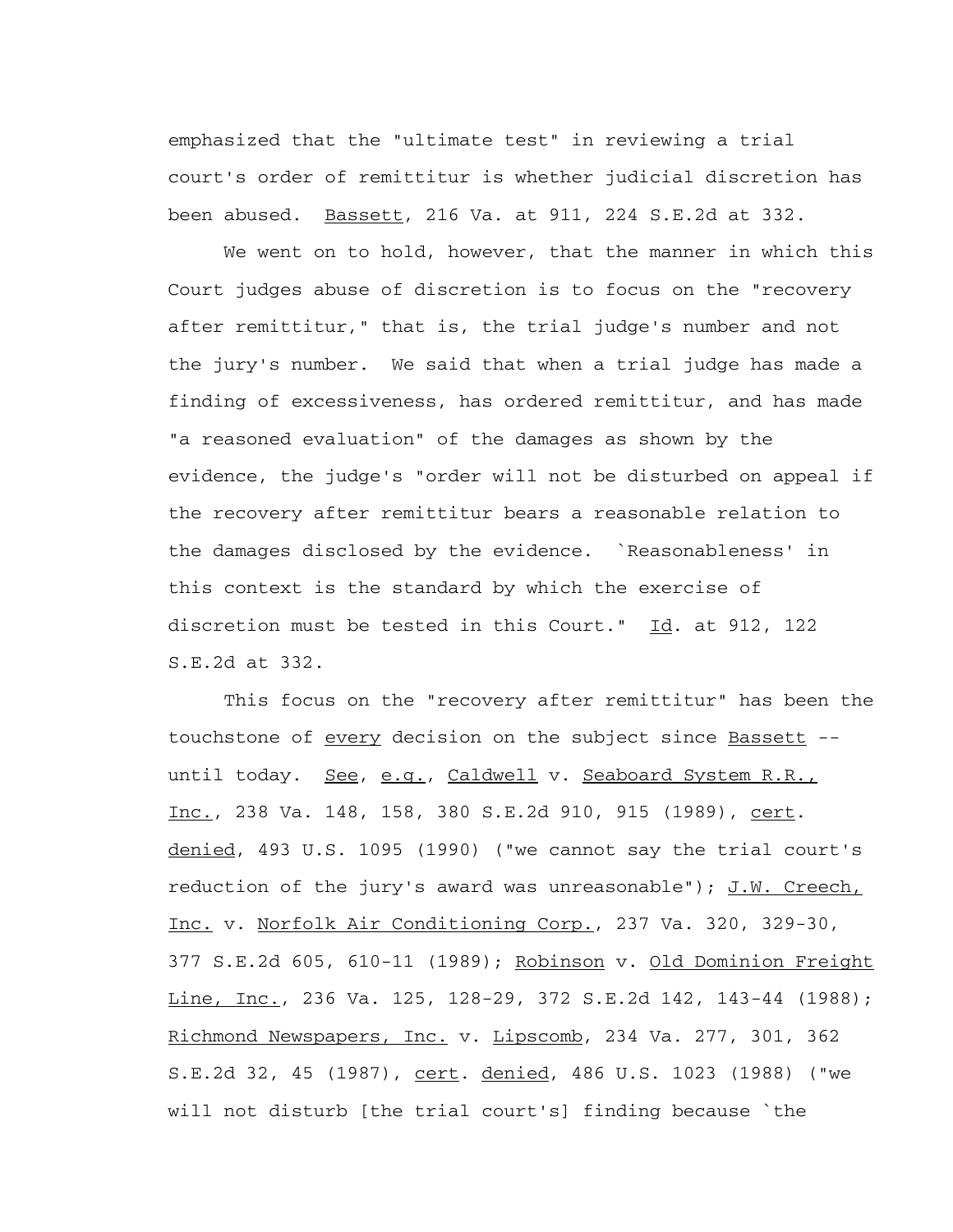recovery after remittitur bears a reasonable relation to the damages disclosed by the evidence'"); Hogan v. Carter  $\&$ Grinstead, 226 Va. 361, 372-73, 310 S.E.2d 666, 672 (1983); Ford Motor Co. v. Bartholomew, 224 Va. 421, 436, 297 S.E.2d 675, 683 (1982) ("We believe that, in keeping with the rule in Bassett Furniture, the trial judge made a `reasoned evaluation of the damages' and that `the recovery after remittitur bears a reasonable relation' to those damages"); Bunch v. State Highway & Transp. Comm'r, 217 Va. 627, 631, 231 S.E.2d 324, 327 (1977) ("In these circumstances, the award after remittitur bears a reasonable relation to the damages disclosed by the evidence. . . ").

The rule in Bassett is clear. In plain words, a unanimous Court said that our review of the exercise of the trial court's discretion under these circumstances is limited to whether "the recovery after remittitur bears a reasonable relation to the damages disclosed by the evidence." The majority, professing to focus upon the reasonableness of the recovery after remittitur, alludes to a "determination" this Court must make regarding whether "the verdict was excessive." It will be remembered that the party losing the remittitur issue in Bassett argued "it is the appellate function to decide whether the jury's verdict was `excessive as a matter of law.'" Then, the majority proceeds to substitute its judgment for that of the trial court to arrive at a decision it would have rendered had it sat at the trial level.

The precise issue in the present case, in my view, should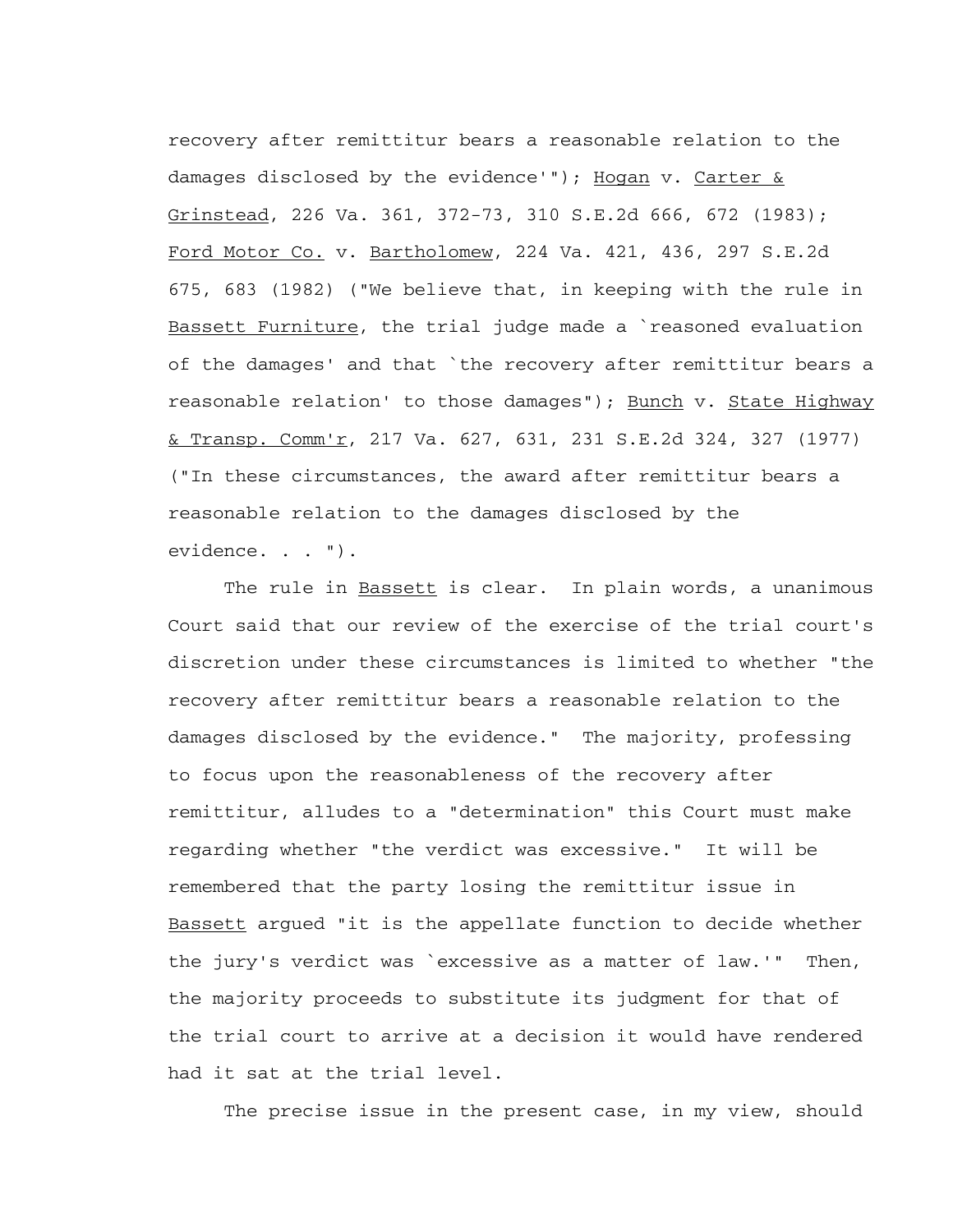be whether the compensatory damage award of \$1,000 bears "a reasonable relation" to the damages disclosed by the evidence. I conclude that the amount bears such a reasonable relation.

 Of course, the plaintiff is entitled to an award of compensatory damages that includes a sum for presumed injury to reputation even though, as the trial court noted, there was no proof, or inference, that the plaintiff's reputation was diminished in any way by defendant's statements. But this presumed injury is slight. The plaintiff's witnesses said they did not believe defendant's accusations, and held plaintiff in the same high esteem after learning of defendant's charges as before. Moreover, plaintiff suffered no monetary loss, remained employed at DuPont, incurred no diminution in wages or fringe benefits, and continued to be held in high regard by his superiors. Finally, plaintiff presented no evidence that he suffered any physical or emotional injury, except for some embarrassment sustained by good-natured joking of his friends.

See The Gazette, Inc. v. Harris, 229 Va. 1, 48, 325 S.E.2d 713, 744-45, cert. denied sub nom. Fleming v. Moore, 472 U.S. 1032 (1985). Thus, I cannot say that an award of \$1,000 is unreasonable, considering the evidence.<sup>[\\*](#page-19-0)\*\*\*</sup>

 Next, I shall turn to the issue of punitive damages. Generally, the imposition of punitive damages is not favored and, because they are in the nature of a penalty, they should i<br>Li

<span id="page-19-0"></span><sup>\*\*\*\*</sup>Citizens of the Commonwealth, especially those supporting a family on a tight budget, will be surprised to learn from the majority that the sum of \$1,000 is "a nominal or trivial amount."